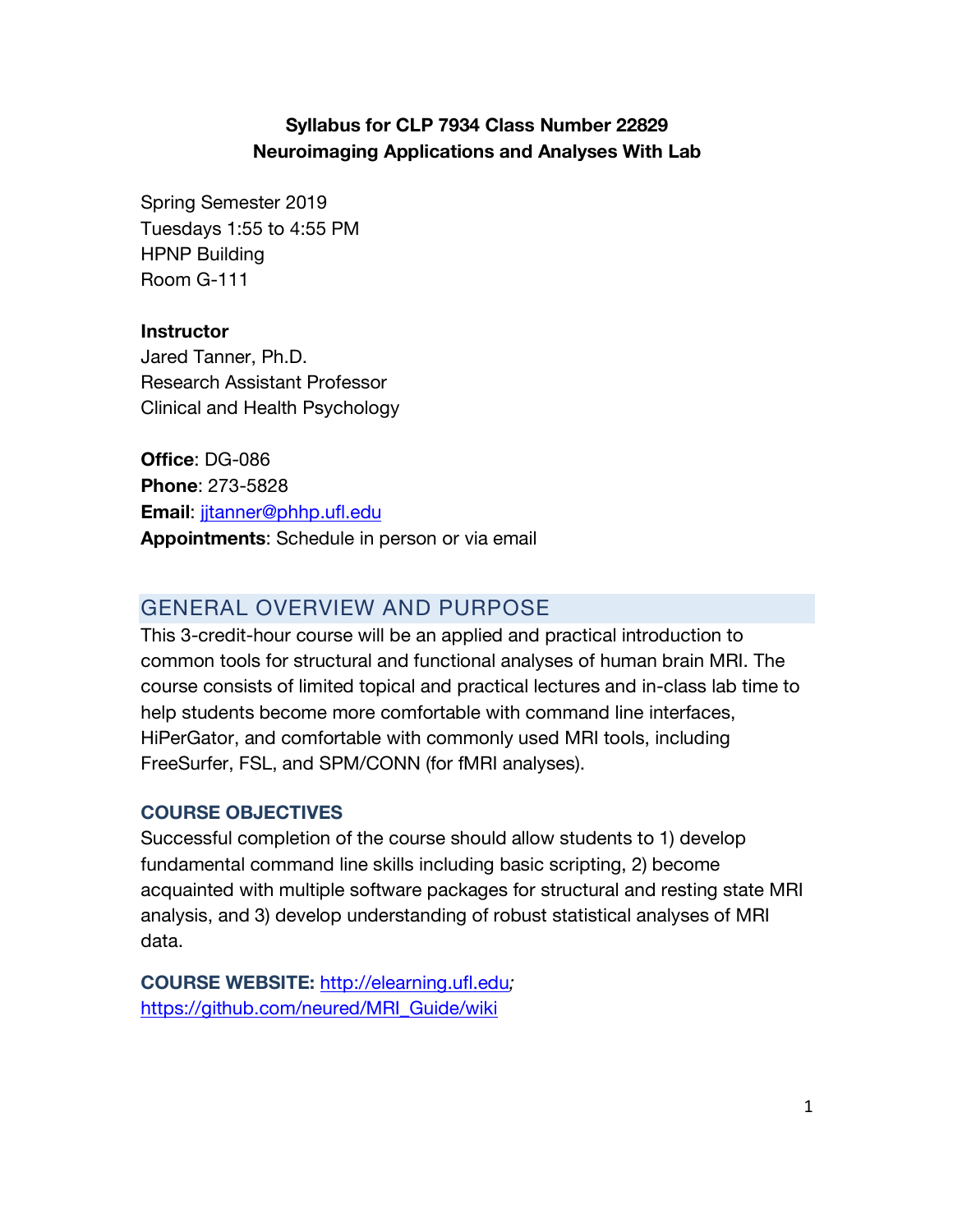**COURSE COMMUNICATIONS:** All general questions should be posted to discussion board on eLearning. Private questions should be sent via email, in person, or by phone.

### **COURSE REQUIREMENTS**

### **HARDWARE**

*A laptop is required and must be brought to class*. While the course will utilize HiPerGator for some analyses, if you want to run processing locally, macOS (MacBook Pro, MacBook Air, or MacBook [in that order of preference]) or Linux is strongly recommended. It is preferable if you have at least 30 GB of free storage for installation of imaging applications. A laptop running Windows 10 will also work with an installation of the Windows subsystem for Linux (https://docs.microsoft.com/en-us/windows/wsl/install-win10) and/or an installation of VirtualBox and appropriate Linux virtual machine (e.g., http://neuro.debian.net). Help with installation is available online or possibly via PHHP IT. You can also contact me for installation help but set-up for non-Apple machines should be done before the class starts. HiPerGator access will be provided for the semester.

I also recommend a large (64+ GB) external drive for data storage if you do not have much internal space on your laptop. An SSD or flash drive is preferable but a fast portable HDD will also work.

# **COURSE OR TRAINING PREREQUISITES**

It is expected you have at least rudimentary knowledge of the command line and Bash. There are many great tutorials and videos online to get started (e.g., https://ryanstutorials.net/linuxtutorial/; https://www.youtube.com/watch?v=oxuRxtrO2Ag).

For graduate students, CLP 7934 (Clinical and Cognitive Neuroscience Methods and Theory) is recommended but not required.

# *Enrollment is limited to 15 students with preference given to graduate students. Undergraduate student enrollment will be capped at 5.*

**ADDITIONAL RESOURCES:** FreeSurfer tutorials: http://surfer.nmr.mgh.harvard.edu/fswiki/FsTutorial/Sept2015CourseSchedule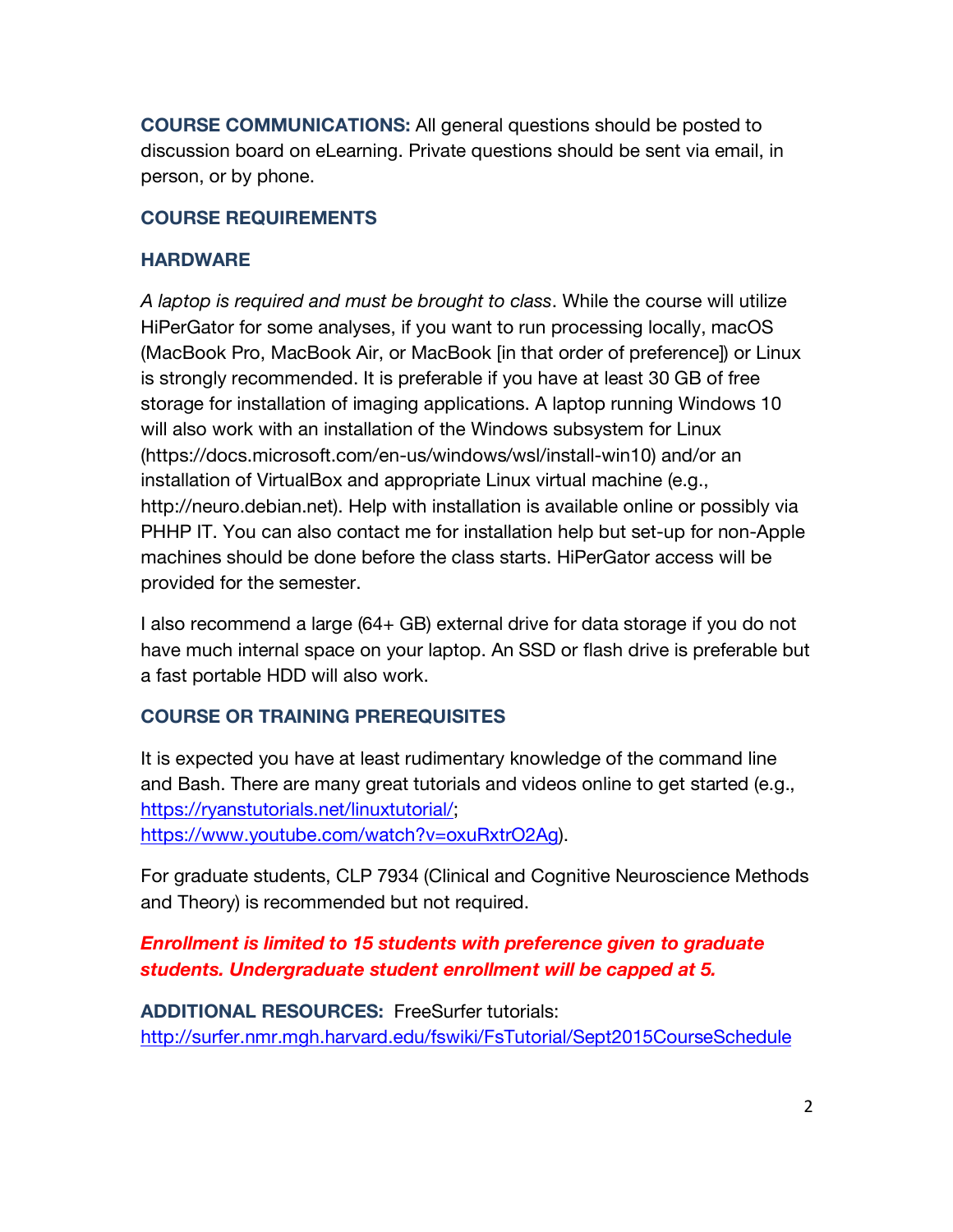FSL tutorials: http://fsl.fmrib.ox.ac.uk/fslcourse/

CONN documentation and tutorials: https://sites.google.com/view/conn/

SPM documentation and tutorials: http://www.fil.ion.ucl.ac.uk/spm/doc/; http://www.fil.ion.ucl.ac.uk/spm/course/video/

**INSTRUCTIONAL METHODS:** The course consists of limited lecture with hands-on lab time. Students are encouraged to collaborate and use all reasonable resources (the internet, software listservs, etc.) to complete their work.

# **COURSE MATERIALS**

The syllabus and assigned readings are available on the course website. Readings will consist of articles or image processing guides selected by the course instructor. Make sure you have a working email address. If your email address changes or you miss the first day of class, it will be your responsibility to contact Dr. Tanner with your desired email address in order to receive notification about changes in course readings or topics. The content of the course includes assigned readings, lectures, and practicals. If available, lecture slides will be provided in advance.

# COURSE POLICIES

# **ATTENDANCE POLICY:**

This class is a mixture of instruction and lab and attendance is *strongly encouraged*. Significant time in class will be spent working as a group. General requirements for class attendance and make-up assignments and other work in this course are consistent with university policies that can be found at: https://catalog.ufl.edu/ugrad/current/regulations/info/attendance.aspx

**QUIZ AND EXAM POLICIES:** There will be no exams or quizzes for this course. All grades come from assignments.

**MAKE-UP POLICY:** Assigned work might be made up under extenuating circumstances after discussion with the professor. If you have difficulty meeting a deadline please consult with me. Technology failures will not result in penalized work if the professor was contacted in a timely manner about such failures. Any requests for make-ups due to technical issues MUST be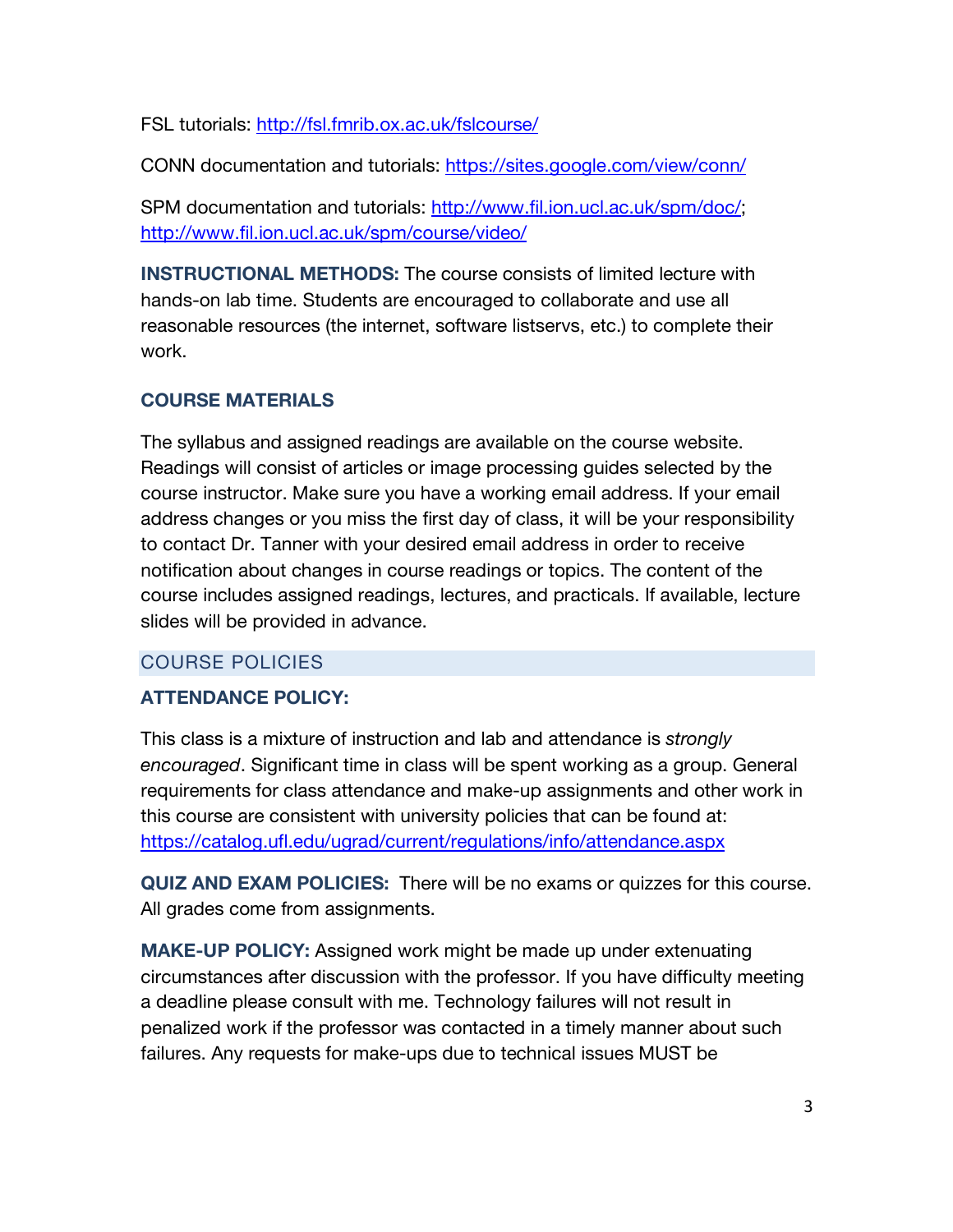accompanied by the ticket number received from the Help Desk or other service when the problem was reported to them.

**ASSIGNMENT POLICY:** Assigned homework will be due as indicated in the course schedule below. While it might be possible to obtain a passing grade with one missing assignment, missing more than one assignment will automatically result in a fail. Additionally, completing all assignments does not guarantee a passing grade. Please talk with Dr. Tanner in advance of the end of the semester if you have any concerns about your assignments or grade. Readings are recommended but not required.

**COURSE TECHNOLOGY:** Technical issues or questions can be addressed with me. Helpdesk or IT might also be able to help.

- http://helpdesk.ufl.edu
- (352) 392-HELP select option 2

**ONLINE COURSE EVALUATION:** Students are expected to provide feedback on the quality of instruction in this course by completing online evaluations at https://evaluations.ufl.edu. Evaluations are typically open during the last two or three weeks of the semesters, but students will be given specific times when they are open. Summary results of these assessments are available to students at https://evaluations.ufl.edu/results.

#### UF POLICIES

#### **UNIVERSITY POLICY ON ACCOMMODATING STUDENTS WITH**

**DISABILITIES:** Students with disabilities requesting accommodations should first register with the Disability Resource Center (352-392-8565, www.dso.ufl.edu/drc) by providing appropriate documentation. Once registered, students will receive an accommodation letter, which must be presented to the instructor when requesting accommodation. Students with disabilities should follow this procedure as early as possible in the semester.

**UNIVERSITY POLICY ON ACADEMIC CONDUCT:** UF students are bound by The Honor Pledge, which states, "We, the members of the University of Florida community, pledge to hold ourselves and our peers to the highest standards of honesty and integrity by abiding by the Honor Code. On all work submitted for credit by students at the University of Florida, the following pledge is either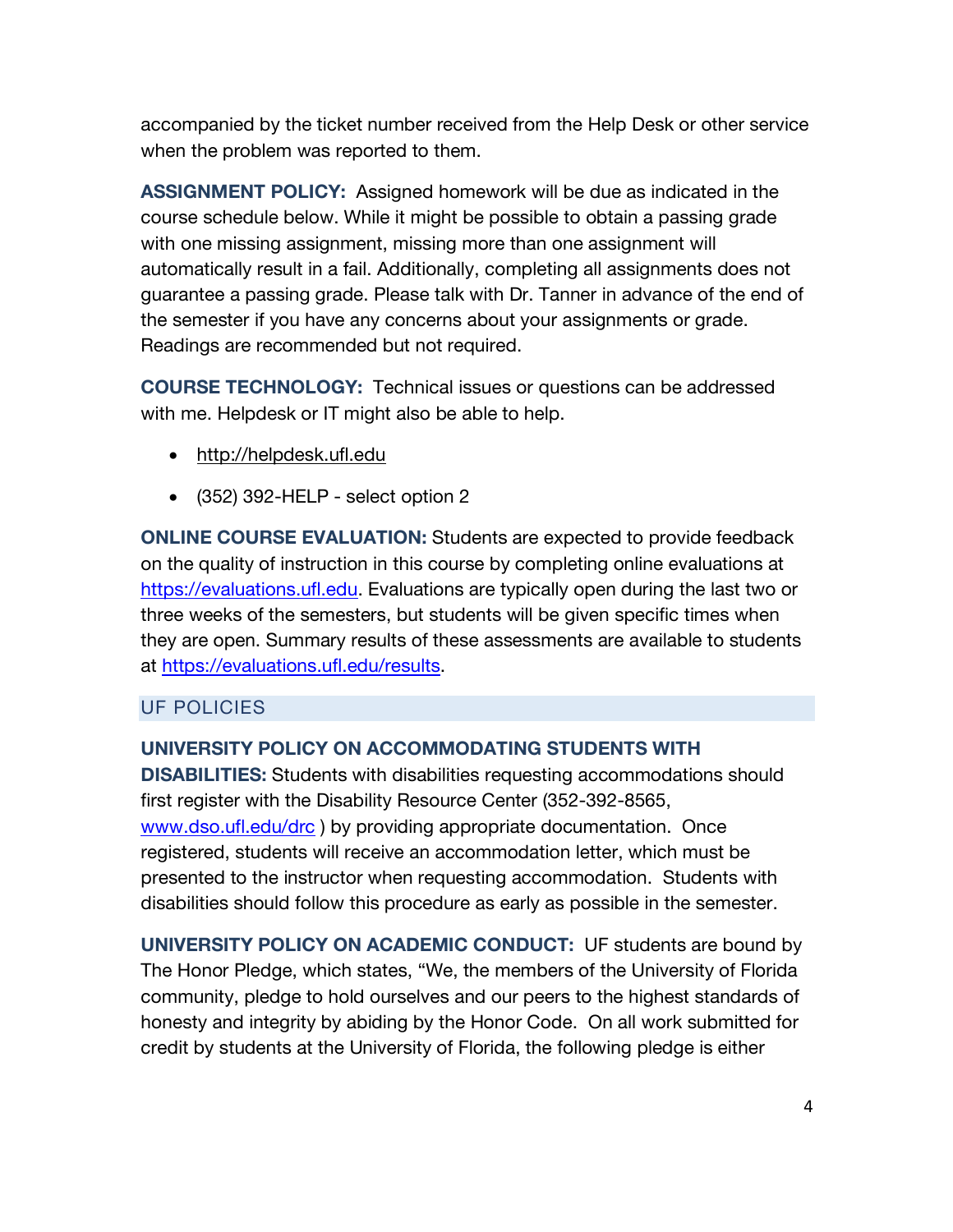required or implied: "On my honor, I have neither given nor received unauthorized aid in doing this assignment." The Honor Code (http://www.dso.ufl.edu/sccr/process/student-conduct-honor-code/) specifies a number of behaviors that are in violation of this code and the possible sanctions. Furthermore, you are obligated to report any condition that facilitates academic misconduct to appropriate personnel. If you have any questions or concerns, please consult with the instructor or TAs in this class.

**CLASS DEMEANOR:** All members of the class are expected to follow rules of common courtesy in all in-class interactions, email messages, and threaded discussions.

#### GETTING HELP

Should you have any complaints with your experience in this course please visit http://www.distance.ufl.edu/student-complaints to submit a complaint.

Students may occasionally have personal issues that arise in the course of pursuing higher education or that may interfere with their academic performance. If you find yourself facing problems affecting your coursework, you are encouraged to talk with an instructor and to seek confidential assistance at the University of Florida Counseling Center, 352-392-1575, or Student Mental Health Services, 352-392-1171. Visit their web sites for more information: http://www.counsel.ufl.edu/ or http://www.health.ufl.edu/shcc/smhs/index.htm#urgent

The Student Health Care Center at Shands is a satellite clinic of the main Student Health Care Center located on Fletcher Drive on campus. Student Health at Shands offers a variety of clinical services, including primary care, women's health care, immunizations, mental health care, and pharmacy services. The clinic is located on the second floor of the Dental Tower in the Health Science Center. For more information, contact the clinic at 392-0627 or check out the web site at: www.health.ufl.edu/shcc

Crisis intervention is always available 24/7 from: Alachua County Crisis Center: (352) 264-6789.

BUT – Do not wait until you reach a crisis to come in and talk with me. I can help students through stressful situations impacting their academic performance. You are not alone so do not be afraid to ask for assistance.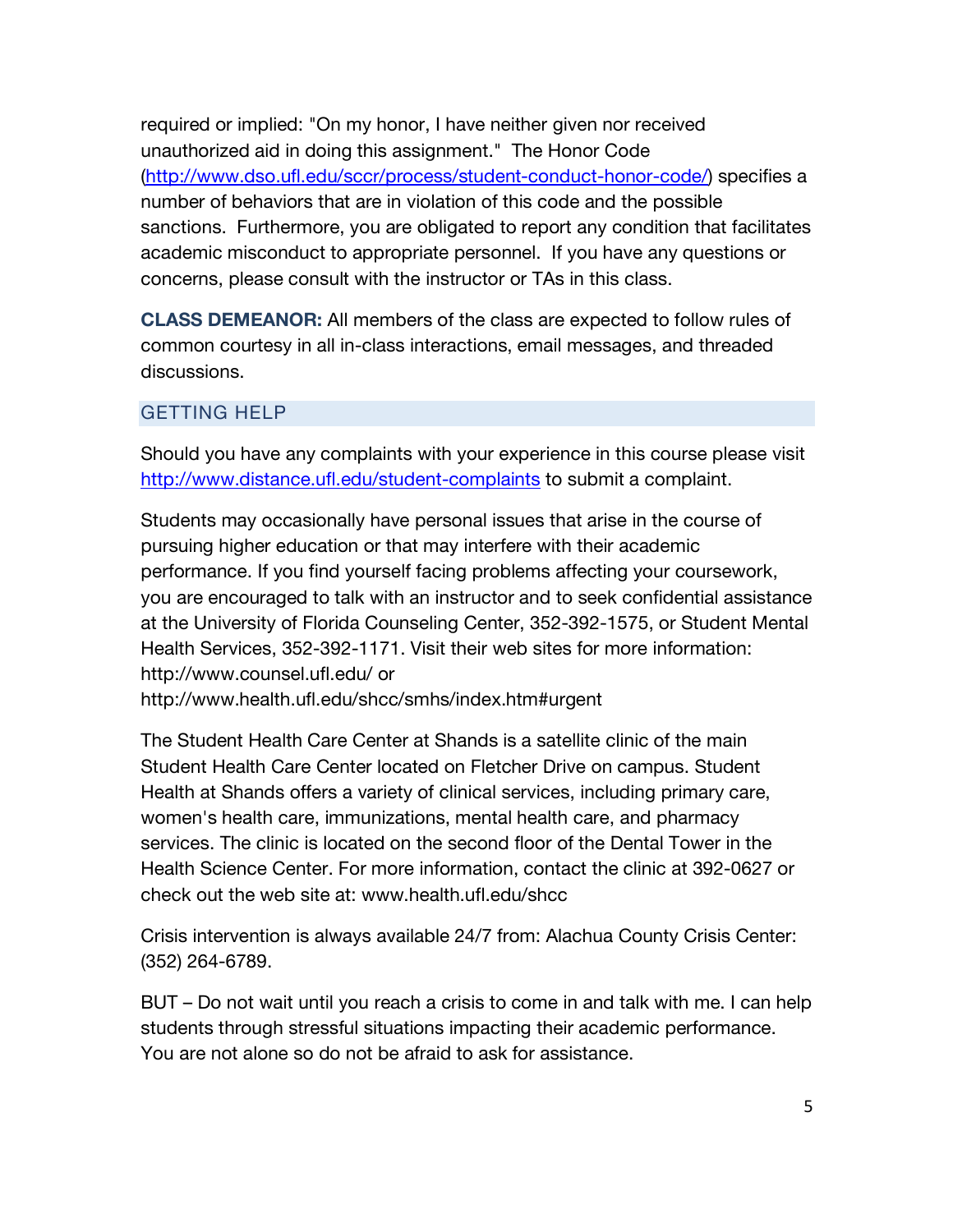# GRADING POLICIES

# **METHODS BY WHICH STUDENTS WILL BE EVALUATED AND THEIR GRADE DETERMINED**

The final grade will be determined according to the students' scores on the assignments (70%) and a final project (30%). **Note, graduate students have an additional required mid-term assignment**.

Assignments are practical applications and repetitions of work completed in class. They are assigned during the first class period of a new topic and are due before the start of class the following week. For example, if class is held T, assignments will be given on Tuesday with the due date the following Tuesday before class. In some cases, the assignment will cover more than one week and thus be due more than one week after assignment.

# GRADUATE STUDENTS ONLY

#### **MID-TERM ASSIGNMENT**

The additional assignment should be one of the following

- Create a comprehensive step-by-step tutorial with screenshots for one MRI software tool where you cover installation, processing, troubleshooting, and quality control. This should not be just a copy of what's available online, although online tutorials might serve as a guide and foundation. If it's a tool where there are clear and substantial online guides, your instructions need to be substantively different. Make the guide clear enough that someone with little or no processing experience could follow it.
- 3 page review paper on one of the following: 1) imaging modality (i.e., type of scan) with utility for research or clinical applications (this could also be targeted towards a clinical population), or 2) applications and utility of one neuroimaging tool (e.g., FreeSurfer) with a discussion of some of the major results found using the tool. If there are not many results yet (i.e., it's a new tool), you could offer a discussion of potential applications of the tool. A discussion of its validity should also be included.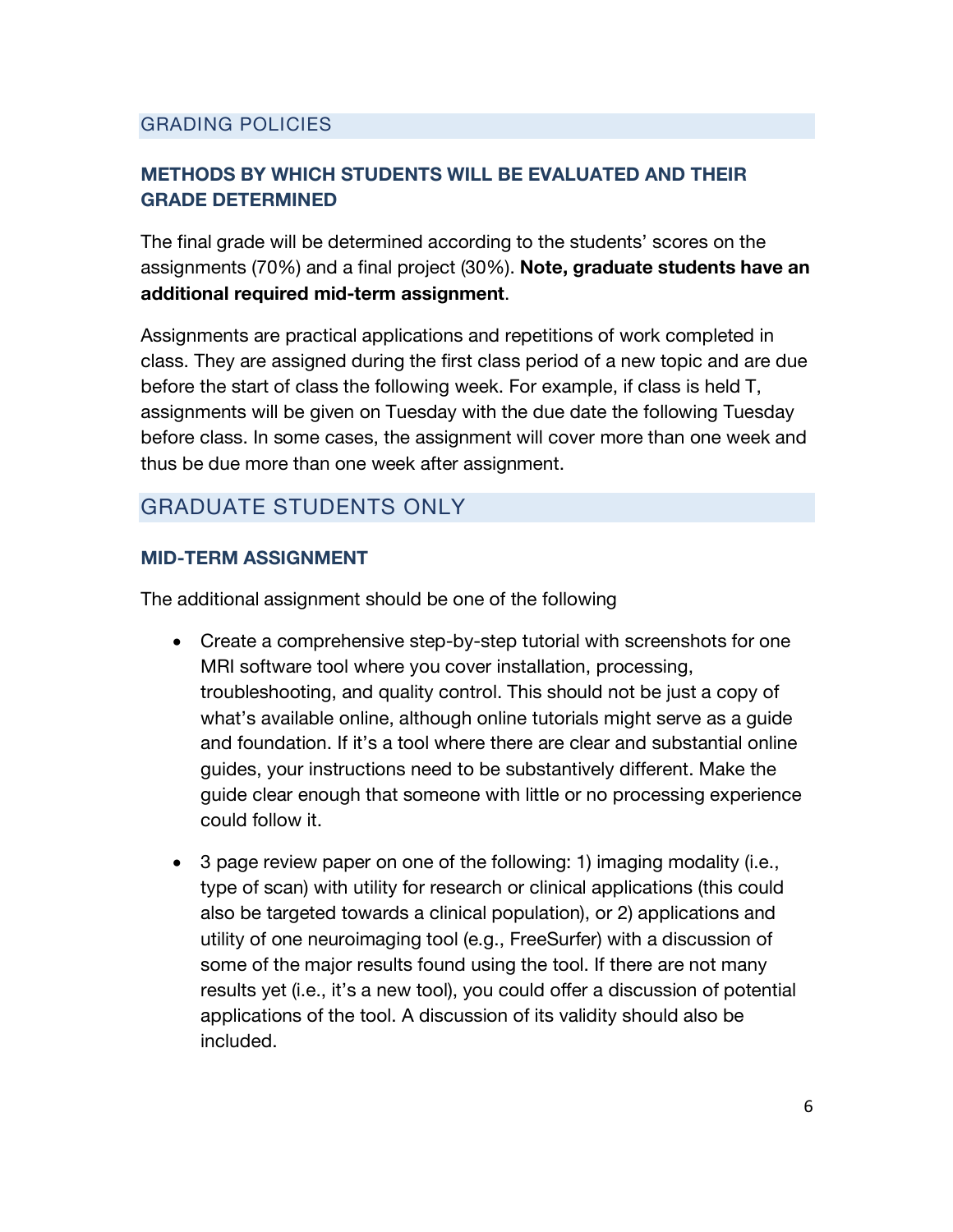• Write a working (and bug-free) bash, Python, or other language script using multiple neuroimaging tools (we do not cover Python or other scripting languages but if you know a language and can demonstrate the script that will count). This ideally should be a script you could or would use with data. If you have data or an idea to process publicly available data this will be most useful. The script should include comments and white space as needed. The goal behind the length of the script is to automate or semi-automate the bulk or processing you might do for a project.

# **FINAL PROJECT**

# The final project *must receive approval before starting*.

Perform a new analysis of existing MRI data (from your lab, a public dataset, or data Dr. Tanner has) written up in manuscript format (about 5 pages) including a brief introduction (1 page maximum – this could just be aims and hypotheses), methods, results, and a very brief discussion. You must include a script (or all the code) you used to perform your analyses (this allows for reproducibility and serves as part of your lab notebook).

# UNDERGRADUATE STUDENTS ONLY

# **FINAL PROJECT**

The final project **must receive approval before starting**.

# CHOOSE ONE OF THE FOLLOWING

- Use publicly available, data provided by the instructor, or a mentor's data to perform an analysis using one of the tools covered in class. This assignment should be written up as a methods and results section of an original research article.
- 5 page review paper on one of the following: 1) imaging modality (i.e., type of scan) with utility for research or clinical applications (this could also be targeted towards a clinical population), or 2) applications and utility of one neuroimaging tool (e.g., FreeSurfer) with a discussion of some of the major results found using the tool. If there are not many results yet (i.e., it's a new tool), you could offer a discussion of potential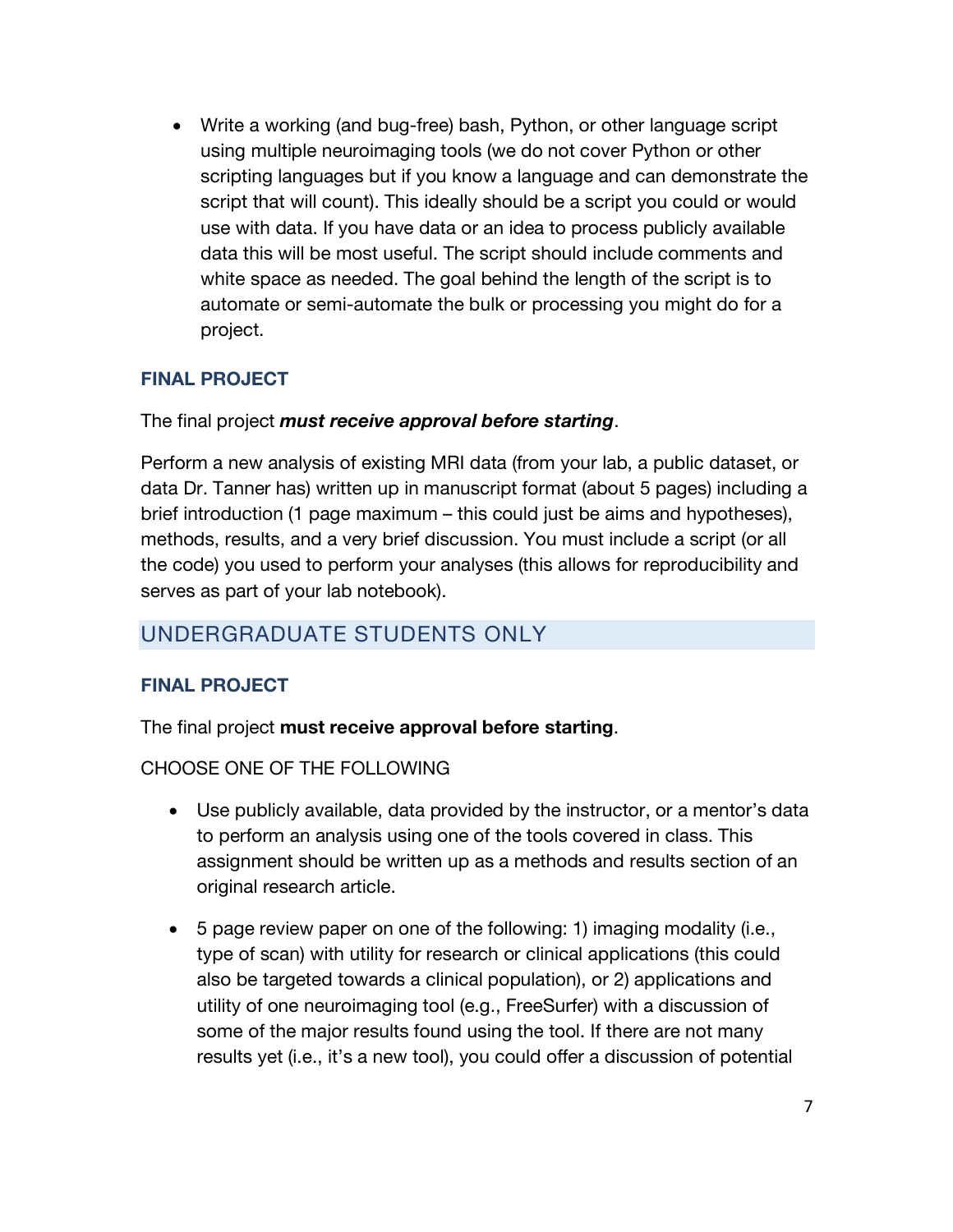applications of the tool. A discussion of its validity should also be included.

- A comprehensive step-by-step tutorial with screenshots for one MRI software tool where you cover installation, processing, troubleshooting, and quality control. This should not be just a copy of what's available online, although online tutorials might serve as a guide and foundation. If it's a tool where there are clear and substantial online guides, your instructions need to be substantively different. Make the guide clear enough that someone with zero processing experience could follow it.
- Write a working (and bug-free) bash, python, or other language script (including comments) using multiple neuroimaging tools. This ideally should be a script you could or would use with data. If you have data or an idea to process publicly available data this will be most useful. The script must be a minimum of 250 lines, including comments and white space as needed. The goal behind the length of the script is to automate or semi-automate the bulk or processing you might do for a project.

# **INFORMATION ON CURRENT UF GRADING POLICIES FOR ASSIGNING GRADE POINTS:**

Grading policies are in line with standard UF policies as described here: https://catalog.ufl.edu/ugrad/current/regulations/info/grades.aspx

# **GRADING SCALE**

*Grading Scale*:

 $93 - 100 = A$  $90-92 = A$  $87-89 = B+$  $83 - 86 = B$  $80 - 82 = B$  $77 - 79 = C +$  $73 - 76 = C$  $70 - 72 = C$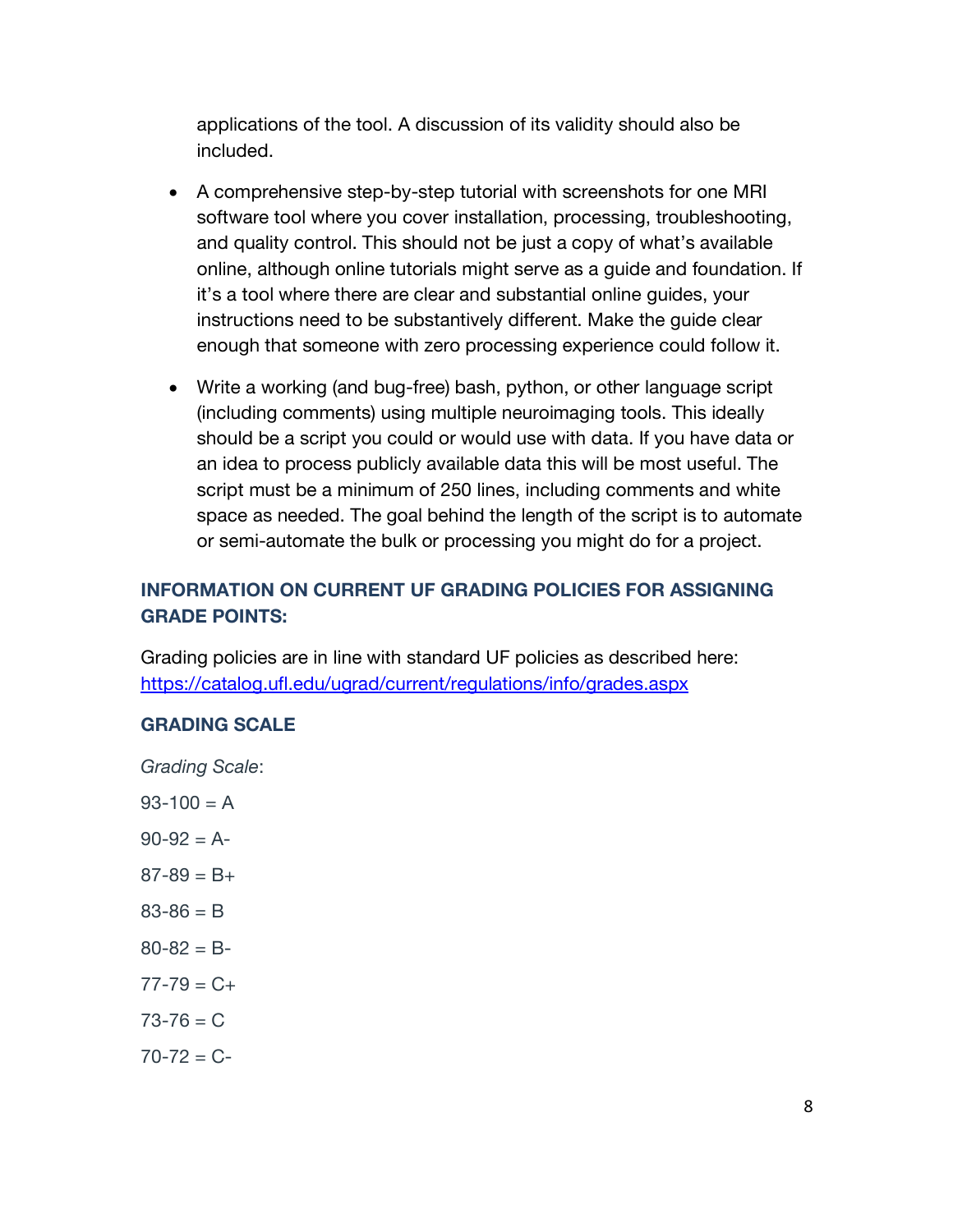$67-69 = D+$  $63-66 = D$  $60-62 = D < 60 = E$ 

*Late and Make-up Work*: Late work will be penalized 5% per late day unless 1) arrangements are made with me **prior** to the due date, or 2) there is a **documented** emergency. Be prepared to provide documentation of any emergencies that may arise (e.g., a doctor's note if you are out sick, a police report if you have a car accident). This policy will be strictly enforced.

# COURSE SCHEDULE

# **CRITICAL DATES:** *The final paper/project is due April 27 at 10:00 PM.*

| Week           | Date            | <b>Topic</b>                                                                                                              | Assignment                                                                                                                                                             |
|----------------|-----------------|---------------------------------------------------------------------------------------------------------------------------|------------------------------------------------------------------------------------------------------------------------------------------------------------------------|
| 1              | Jan 8,<br>2019  | MRI intro and common<br>clinical and research<br>sequences with a dash<br>of neuroanatomy<br>Intro to the command<br>line | Write a 1 page summary (can<br>be technical or for a lay<br>audience) of a single type of<br>neuroimaging modality. It does<br>not have to be one covered in<br>class. |
| $\overline{2}$ | Jan 15,<br>2019 | Intro to the command<br>line, basic scripting, and<br><b>HiPerGator</b>                                                   | Write working Bash/HiPerGator<br>submission script including the<br>use of a for loop. It should<br>perform multiple steps using<br>multiple command line tools.       |
| 3              | Jan 22,<br>2019 | FreeSurfer processing,<br>and survey of FreeSurfer<br>tools                                                               | Process a set of 3 brains using<br>FreeSurfer                                                                                                                          |
| 4              | Jan 29,         | FreeSurfer quality<br>control                                                                                             | Process, assess, and reprocess<br>one problematic brain                                                                                                                |

# **A WEEKLY SCHEDULE OF TOPICS AND ASSIGNMENTS:**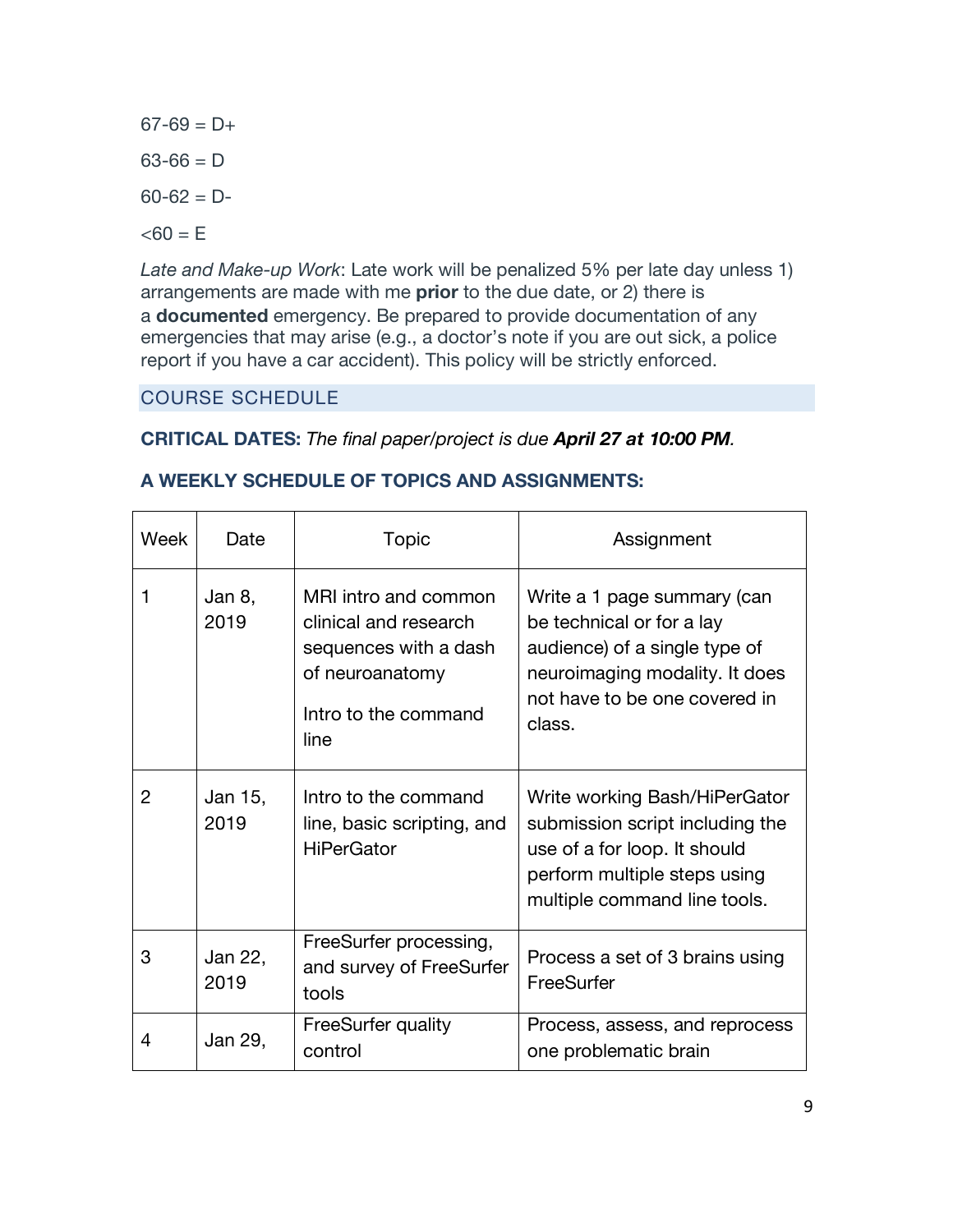|                | 2019                 |                                                                                   |                                                             |  |  |
|----------------|----------------------|-----------------------------------------------------------------------------------|-------------------------------------------------------------|--|--|
| 5              | Feb 5,<br>2019       | FreeSurfer analyses -<br>exporting and QDEC                                       | QDEC and stats assignment                                   |  |  |
| 6              | INS - no class       |                                                                                   |                                                             |  |  |
| $\overline{7}$ | Feb 19,<br>2019      | Survey of FSL structural<br>tools (bet, flirt, fsleyes,<br>fast, first, and more) | BET, FLIRT, FNIRT, FAST, and<br>FIRST (fsl_anat)            |  |  |
| 8              | Feb 26,<br>2019      | <b>FSL tools continued</b>                                                        |                                                             |  |  |
| 9              | <b>Spring Break!</b> |                                                                                   | Project topic and outline due!                              |  |  |
|                |                      |                                                                                   | <b>Graduate students only: Mid-</b><br>term assignment due! |  |  |
| 10             | Mar 12,<br>2019      | <b>FSL continued and</b><br>statistical analyses in<br><b>FSL</b>                 | FSL GLM assignment                                          |  |  |
| 11             | Mar 19,              | Resting state functional                                                          |                                                             |  |  |
|                | 2019                 | connectivity in<br>SPM/CONN                                                       |                                                             |  |  |
| 12             | Mar 26,<br>2019      | rsfMRI continued                                                                  | <b>CONN</b> assignment                                      |  |  |
| 13             | Apr 2,<br>2019       | rsfMRI continued                                                                  |                                                             |  |  |
| 14             | Apr 9,<br>2019       | Diffusion processing<br>(DTIFIT, TBSS, Tracula)                                   | Diffusion preprocessing<br>assignment                       |  |  |